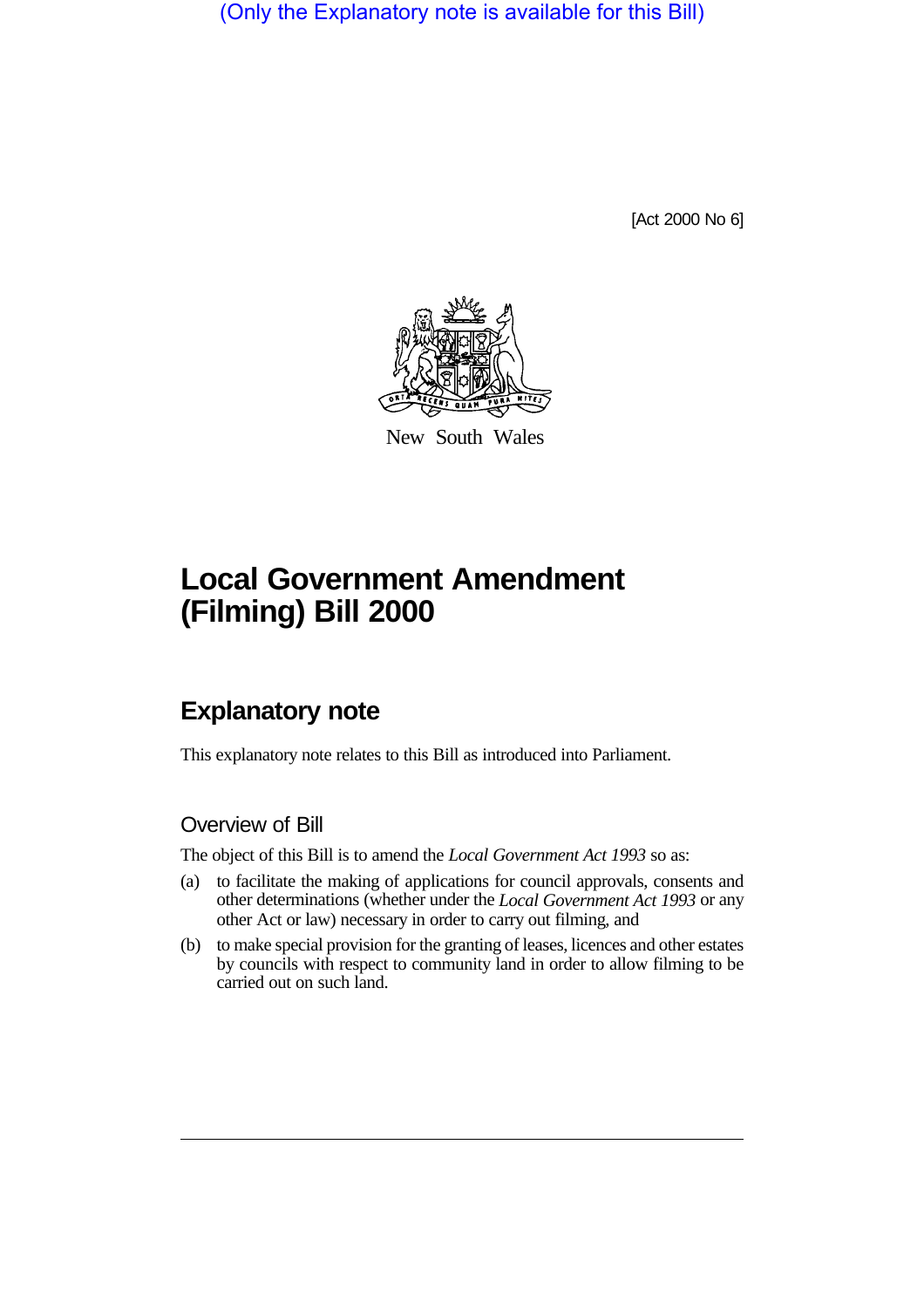Local Government Amendment (Filming) Bill 2000 [Act 2000 No 6]

Explanatory note

#### Outline of provisions

**Clause 1** sets out the name (also called the short title) of the proposed Act.

**Clause 2** provides for the commencement of the proposed Act on a day or days to be proclaimed.

**Clause 3** is a formal provision giving effect to the amendments to the *Local Government Act 1993* set out in Schedule 1.

#### **Schedule 1 Amendments**

**Schedule 1 [1]–[3]** deal with the granting by councils of leases, licences and other estates with respect to community land.

Under the *Local Government Act 1993*, a council must prepare a plan of management for community land owned by the council, and community land is to be categorised (for example as a natural area, a sportsground, a park, an area of cultural significance, or land for general community use). The Act sets out core objectives for each category of land. **Schedule 1 [1]** provides that a council may grant a lease, licence or other estate with respect to community land in order to allow a filming project to be carried out, whether or not the project is in accordance with the plan of management for the community land or is consistent with the core objectives of the categorisation of the land concerned.

**Schedule 1 [2]** provides for the regulations to prescribe additional notification or advertising requirements if a council proposes to grant a lease, licence or other estate for a filming project with respect to community land that is critical habitat, or that is directly affected by a recovery plan or threat abatement plan, or that is declared to be an area of cultural significance because of the presence on the land of any item that the council considers to be of Aboriginal significance. Regulations may also be made providing for guidelines to be taken into consideration by councils in determining whether to grant a lease, licence or other estate in order to allow filming to be carried out on community land.

If the council is of the opinion that the filming proposed to be carried out under a lease, licence or other estate in community land will have a minor impact on the environment and on public amenity, the council may reduce the period in which written submissions may be made to the council on the proposal to grant the lease, licence or estate from not less than 28 days to not less than 7 days.